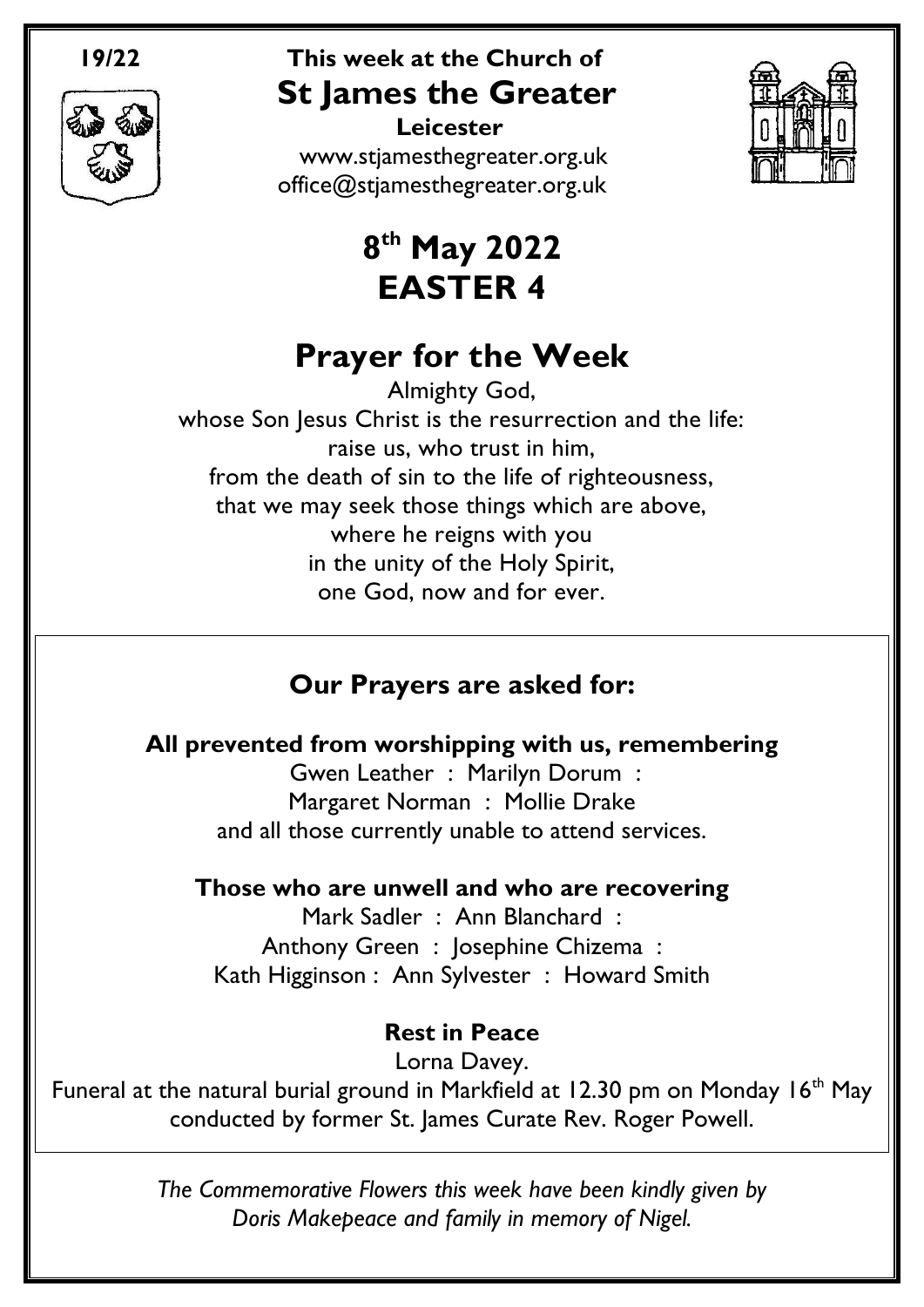# **08.30 Welcome to St James the Greater Holy Communion**

Common Worship Order One (Traditional) Celebrant: The Reverend Jane Sharp Churchwarden: Paul Jenkins

#### **Please take this leaflet away with you at the end of the Service.**

COVID-19 has become a feature of our lives for the foreseeable future. At St James we will still provide **hand sanitiser** and if you require seat **notices** asking members of the congregation **not to sit next to you**, these are available on the tables you can see as you come into Church, you may wish to place a notice on several chairs. Given the current state of infections you may want to return to mask-wearing.

# **10.30 Sung Eucharist** *See order of service*

Celebrant: The Reverend Andrew Quigley, Vicar Churchwardens: April Rule and Janet Burton Servers: Angela Finn and William Woolley Setting: Missa Brevis – Wills. Gloria - Thorne

# **GLORIA** *Thorne*

# **OPENING HYMN 201 (i) Come, ye faithful, raise the strain**

Now in Joppa there was a disciple whose name was Tabitha, which in Greek is Dorcas. She was devoted to good works and acts of charity.  $37$ At that time she became ill and died. When they had washed her, they laid her in a room upstairs. <sup>38</sup>Since Lydda was near Joppa, the disciples, who heard that Peter was there, sent two men to him with the request, 'Please come to us without delay.' <sup>39</sup>So Peter got up and went with them; and when he arrived, they took him to the room upstairs. All the widows stood beside him, weeping and showing tunics and other clothing that Dorcas had made while she was with them. <sup>40</sup>Peter put all of them outside, and then he knelt down and prayed. He turned to the body and said, 'Tabitha, get up.' Then she opened her eyes, and seeing Peter, she sat up.  $41$  He gave her his hand and helped her up. Then calling the saints and widows, he showed her to be alive. <sup>42</sup>This became known throughout Joppa, and many believed in the Lord. <sup>43</sup>Meanwhile he stayed in Joppa for some time with a certain Simon, a tanner.

**GRADUAL HYMN 467 (T.302 ii) The Son of God proclaim**

# **READING** Acts 9. 36-43 *read by Jennifer Smith*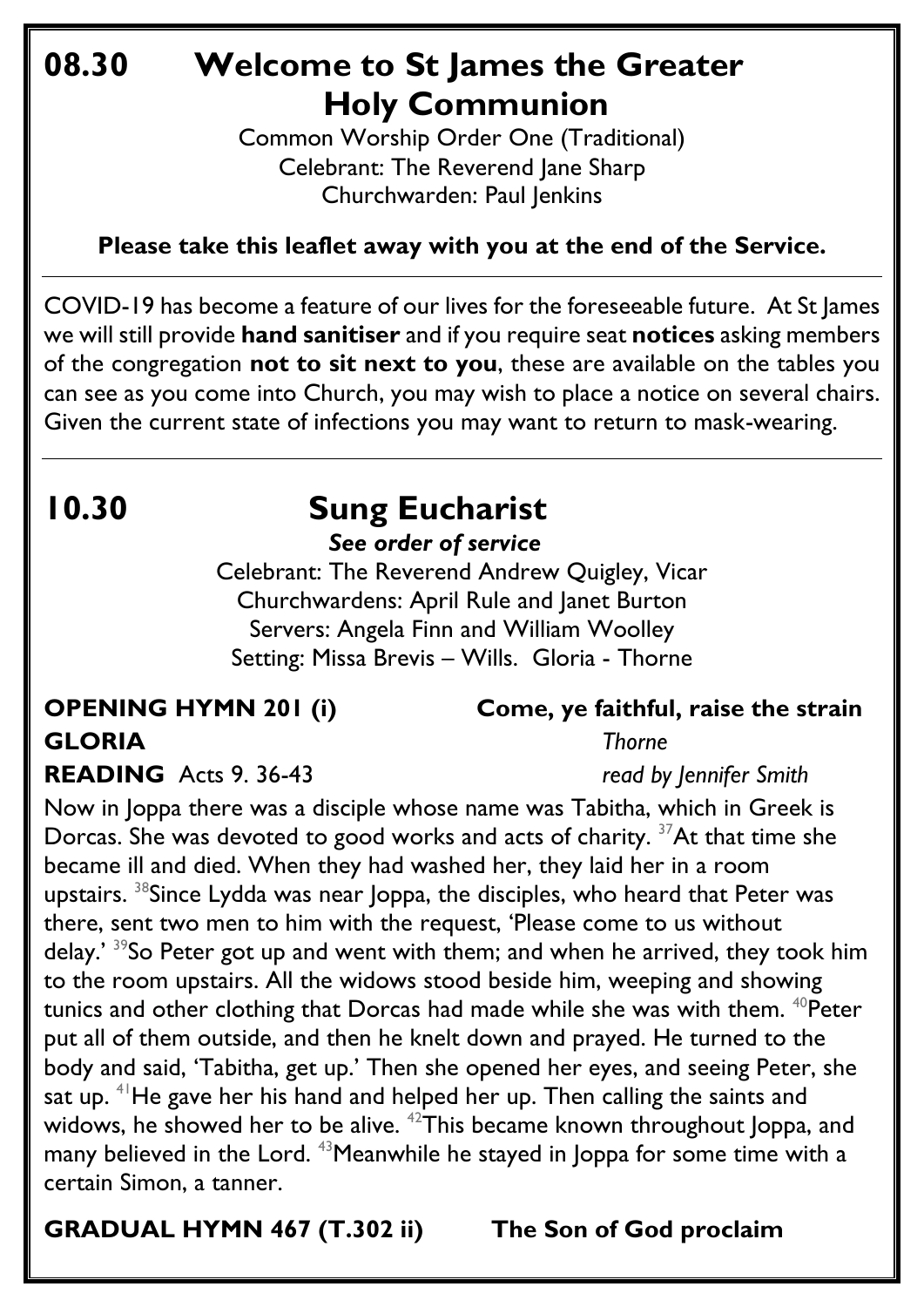#### **GOSPEL** John 10. 22-30

At that time the festival of the Dedication took place in Jerusalem. It was winter,  $^{23}$  and Jesus was walking in the temple, in the portico of Solomon.  $^{24}$ So the Jews gathered around him and said to him, 'How long will you keep us in suspense? If you are the Messiah, tell us plainly.<sup>' 25</sup> Jesus answered, 'I have told you, and you do not believe. The works that I do in my Father's name testify to me;  $^{26}$ but you do not believe, because you do not belong to my sheep.  $^{27}$ My sheep hear my voice. I know them, and they follow me. <sup>28</sup>l give them eternal life, and they will never perish. No one will snatch them out of my hand.  $29$ What my Father has given me is greater than all else, and no one can snatch it out of the Father's hand. <sup>30</sup>The Father and I are one.'

ANTHEM The Lord is my Shepherd *Goodall*

SERMON GERMON CONSERTING The Reverend Andrew Quigley INTERCESSIONS The Reverend Andrew Quigley **OFFERTORY HYMN 794 The King of Love my shepherd is POST COMMUNION HYMN 430 (i) Bread of heaven, on thee we feed**

#### **Post Communion Prayer**

Merciful Father, you gave your Son Jesus Christ to be the good shepherd, and in his love for us to lay down his life and rise again: keep us always under his protection, and give us grace to follow in his steps; through Jesus Christ our Lord.

#### **RECESSIONAL HYMN 807 Thine for ever! God of love**

 ORGAN VOLUNTARY – *Please be aware of those remaining to listen* **Please take this leaflet away with you at the end of the Service.**  *Everyone is invited for refreshments at the back of church after the service.*

# **The Vicar Writes**

"I know you!" When we hear these words is it as a joyful recognition, or an accusatory claim? Knowing Jesus as God, him knowing us as members of his flock, and all that enfolded within God's knowledge of Christ and us as his followers is about more than information. This knowledge is about mutual love, sustenance, and ultimately the essence of life itself.

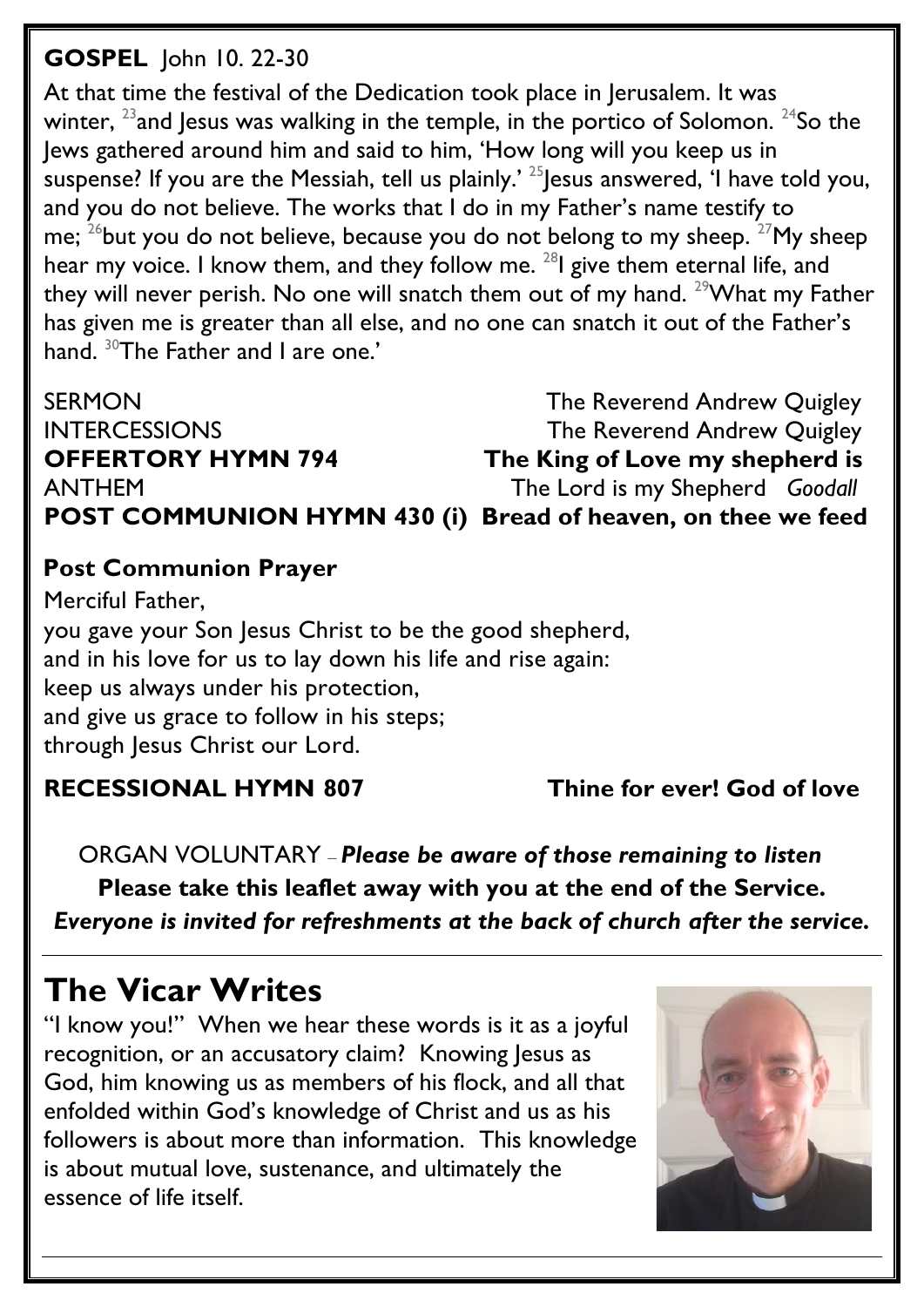# **18.30 Choral Evensong**

*See yellow order of service*

Officiant: The Reverend Andrew Quigley, Vicar Churchwardens: April Rule and Simon Edwards Servers: Val Bailey and Michael Bull

#### **HYMN 640 (i) Give to our God immortal praise**

**CONFESSION**  RESPONSES *Ferial* **PSALM 113** see music sheet FIRST LESSON Isaiah 63. 7-14 *read by William Woolley*

I will recount the gracious deeds of the LORD, the praiseworthy acts of the LORD, because of all that the LORD has done for us, and the great favour to the house of Israel that he has shown them according to his mercy, according to the abundance of his steadfast love.  $^8$  For he said, 'Surely they are my people, children who will not deal falsely'; and he became their saviour 9 in all their distress. It was no messenger or angel but his presence that saved them; in his love and in his pity he redeemed them; he lifted them up and carried them all the days of old. <sup>10</sup> But they rebelled and grieved his holy spirit; therefore he became their enemy; he himself fought against them.  $11$  Then they remembered the days of old, of Moses his servant. Where is the one who brought them up out of the sea with the shepherds of his flock? Where is the one who put within them his holy spirit,  $12$  who caused his glorious arm to march at the right hand of Moses, who divided the waters before them to make for himself an everlasting name, 13 who led them through the depths?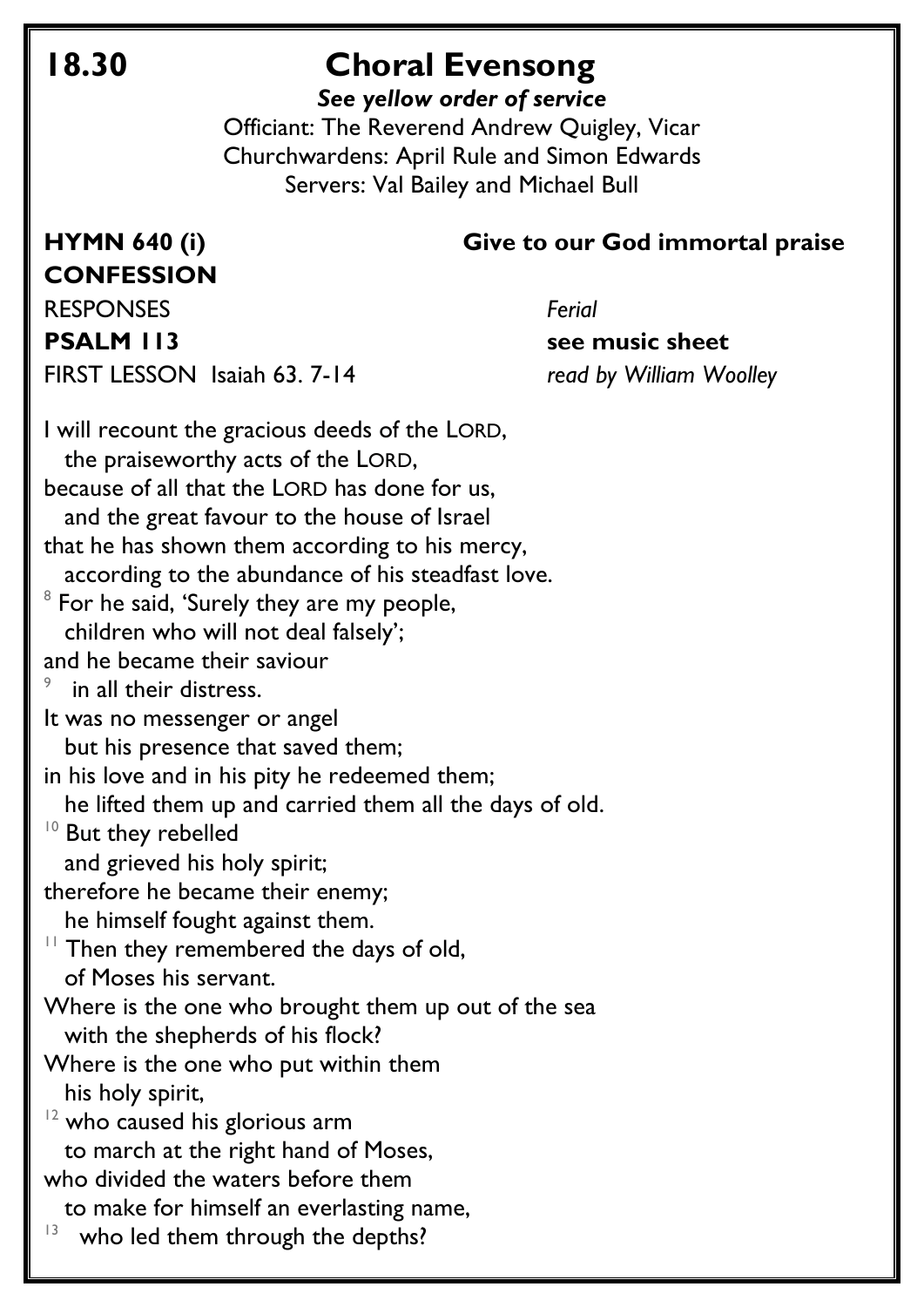Like a horse in the desert, they did not stumble.  $14$  Like cattle that go down into the valley, the spirit of the LORD gave them rest. Thus you led your people, to make for yourself a glorious name.

# MAGNIFICATSung by the Choir *Arnold Please remain seated but stand for the Gloria.*

SECOND LESSON Luke 24. 36-49 *read by April Rule*

While they were talking about this, Jesus himself stood among them and said to them, 'Peace be with you.'  $37$ They were startled and terrified, and thought that they were seeing a ghost.  $38$ He said to them, 'Why are you frightened, and why do doubts arise in your hearts? <sup>39</sup>Look at my hands and my feet; see that it is I myself. Touch me and see; for a ghost does not have flesh and bones as you see that I have.'  $40$ And when he had said this, he showed them his hands and his feet.  $41$ While in their joy they were disbelieving and still wondering, he said to them, 'Have you anything here to eat?'  $42$ They gave him a piece of broiled fish,  $43$  and he took it and ate in their presence.

44 Then he said to them, 'These are my words that I spoke to you while I was still with you—that everything written about me in the law of Moses, the prophets, and the psalms must be fulfilled.<sup>' 45</sup>Then he opened their minds to understand the scriptures,  $46$  and he said to them, 'Thus it is written, that the Messiah is to suffer and to rise from the dead on the third day,  $47$  and that repentance and forgiveness of sins is to be proclaimed in his name to all nations, beginning from Jerusalem. <sup>48</sup>You are witnesses of these things. <sup>49</sup>And see, I am sending upon you what my Father promised; so stay here in the city until you have been clothed with power from on high.'

NUNC DIMITTIS **see music sheet**  RESPONSES *Ferial*

**THE CREED** *see yellow service card, p 3* ANTHEM Jesus Christ is risen *Traditional*

PRAYERS The Reverend Andrew Quigley **HYMN 207 Jesus lives! Thy terrors now** SERMON **SERMON** SERMON The Reverend Andrew Ouigley **HYMN 667 I** danced in the morning

DISMISSAL *Plainsong* The Lord be with you. **And with thy spirit**. Let us bless the Lord. **Thanks be to God!**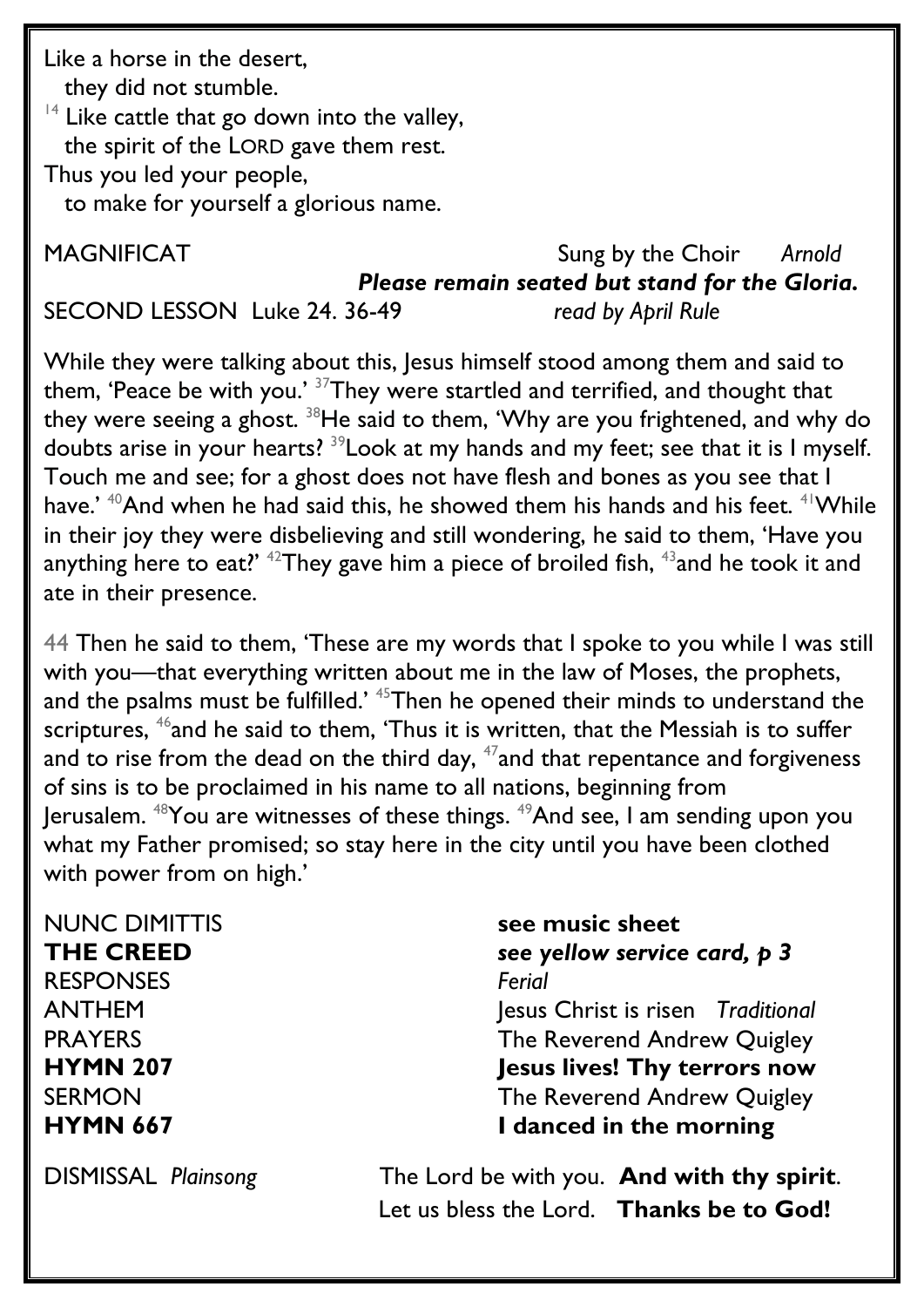ORGAN VOLUNTARY – *Please be aware of those remaining to listen*  **Please take this leaflet away with you at the end of the Service.** 

# **The Week Ahead**

#### **Tuesday - Friday**

09.00 Morning Prayer in church

#### **Monday**

19.30 House Group online. E-mail A.F. agger@dunelm.org.uk for the link. **Wednesday**

19.30 Choir Youth Group in the Undercroft. Speak to Chiara and Guy Steed 21.00 **Compline** via Zoom. To join, please use the link or codes below: <https://us02web.zoom.us/j/87024592242?pwd=cXNjN2VUR1E4bkNSUTU3TEp5M1F1Zz09>

Meeting ID: 870 2459 2242 Passcode: iUVB0X

### **Thursday**

10.30 **Holy Communion** Common Worship, Order 1 (traditional) Celebrant: The Reverend Andrew Quigley 11.00 Coffee Drop-In at the back of the Church **Friday** 

18.00 Choir Practice

19.00 Bible Study via Zoom. To join, please use the link or codes below: <https://us02web.zoom.us/j/83054314360?pwd=RU4yUzhVSnpSajZHanBZYU93K3pOdz09> Meeting ID: 830 5431 4360 Passcode: 922881

# **Sunday Next – 5 th Sunday of Easter**

| 08.30 Holy Communion       | <b>Celebrant: The Reverend Andrew Quigley</b> |
|----------------------------|-----------------------------------------------|
| 10.30 Sung Eucharist       | <b>Celebrant: The Reverend Andrew Quigley</b> |
|                            | Readings: Acts 11. 1-8 and John 13. 31-35     |
| 18.30 Easter Carol Service | <b>Officiant: The Reverend Andrew Quigley</b> |

APCM Please note new date of Sunday 29<sup>th</sup> May after morning service.

**NEW DIRECTOR OF MUSIC** We are delighted to announce that after a long search, we have appointed a new Director of Music for our wonderful choir. **Emma Trounson** will be joining us in mid-June from All Saints with Holy Trinity, Loughborough, where she has been running the Junior, Youth and Adult choirs.

**CONGRATULATIONS** to Anisha, a member of our choir, who has won a place at the Royal Ballet School. She is one of only 12 girls from around the world to be selected and we wish her all the best of luck for her new adventure, which will start later in the year.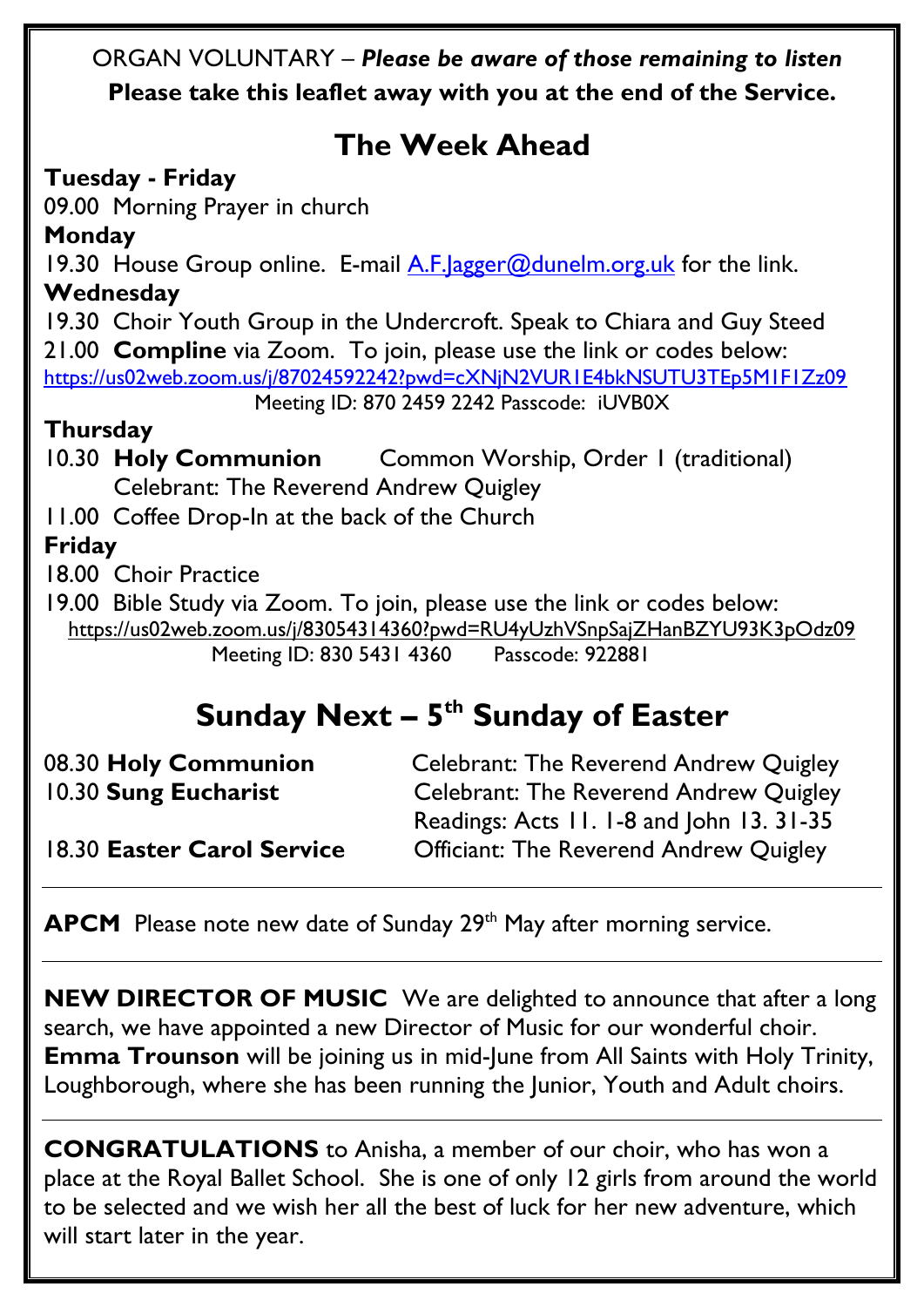# **FORTHCOMING CONCERTS AND EVENTS**

**VISIT TO HIGHFIELDS SYNAGOGUE** Leicester Council of Christians and Jews will be meeting at the Orthodox synagogue in Highfield Street on Thursday May  $12<sup>th</sup>$  at 7.30 for an introduction to the new educational facilities and a tour of the synagogue.

All are welcome. If you would like to know more or to book a place, please send an email to [ccjleic@gmail.com](mailto:ccjleic@gmail.com) or speak to Angela Jagger.

**COME AND SING MESSIAH** on Saturday 14<sup>th</sup> May at St. Peter's, Church Langton, the place where Handel's oratorio received its first performance in a parish church in 1759. The Knighton Chamber Orchestra will be conducted by Dr. Paul Jenkins.

The rehearsal will be from 2-5 pm and the performance starts at 7.30 pm. Hire parts will be available, but bring your own score - Watkins Shaw or Novello Editions. Black and white dress is requested for those performing.

To register, contact Roz on 01858 545160 or E-mail: r.folwell@btinternet.com

# **PLATINUM JUBILEE LUNCH**

To celebrate the Queen's Platinum Jubilee, we will be booking a table at The Old Horse for a parish lunch, following the 10.30 am service on Thursday  $2^{nd}$  lune. Even if you cannot attend the service, please do join us. The table will be booked for 12 pm. Please sign the sheet at the back of church or E-mail the church office by Sunday 22<sup>nd</sup> May to book a place.

**QUIET DAY AT GAULBY CHURCH** will take place on Saturday 25<sup>th</sup> June from 10 am to 2 pm. An opportunity for reflections and spiritual refreshment in beautiful surroundings – save the date!

Please sign up on the sheets at the back of church or contact the church office, if you will be attending. Please sign the relevant sheet if you require a lift or can offer lifts to other people on the day.

# **CONTACTING THE TEAM**

Andrew can be contacted by E-mail at: [revdaquigley@gmail.com](mailto:revdaquigley@gmail.com) or 0116 2544113. The Church Office can be contacted by E-mail at: [office@stjamesthegreater.org.uk](mailto:office@stjamesthegreater.org.uk) or by telephoning 0116 2542111 and leaving a message. Simon Edwards can be contacted at  $\frac{\text{fabric@stiamesthegreater.org.uk}}{\text{eabric@stiamesthegrester.org.uk}}$  Please do not hesitate to get in touch. Further details are on our website: www.stjamesthegreater.org.uk